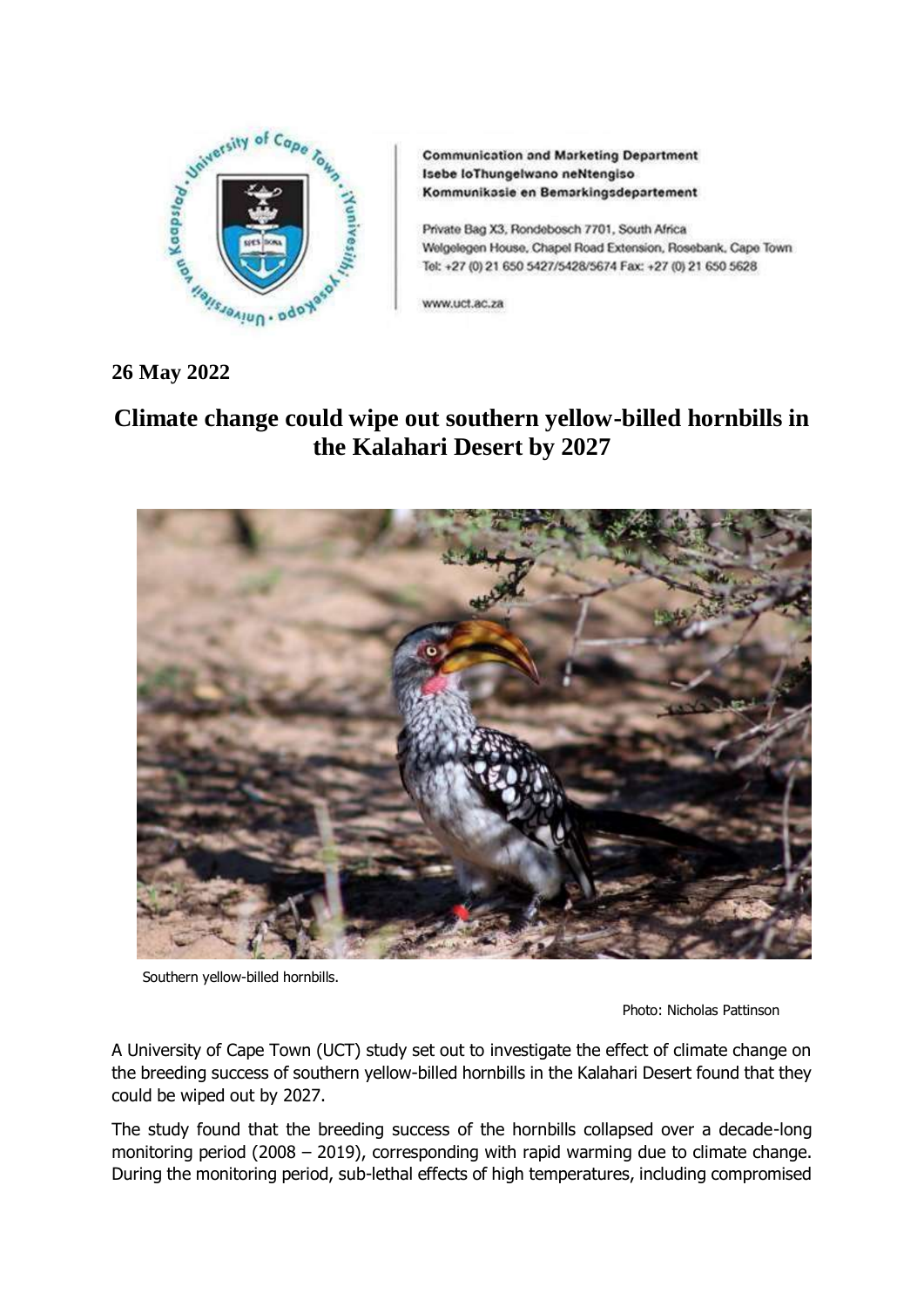foraging, provisioning, and body mass maintenance, reduced the chance of hornbills breeding successfully or even breeding at all.

"These temperature effects occurred even in good rainfall years," said Nicholas Pattinson, a researcher at UCT's FitzPatrick Institute of African Ornithology.

"While drought did negatively affect breeding success, our findings suggested that the rapid warming in the region was responsible for the collapse in breeding success: temperatures have been rising but drought return rates have remained stable in this area."

The hornbills have an incredible breeding strategy, whereby the female actually seals herself inside the nest and moults all of her flight feathers. This strategy helps them avoid predation, and while it is common to many hornbills, it is a truly remarkable method of breeding.

Writing in the *[Frontiers in Ecology and Evolution](https://www.frontiersin.org/articles/10.3389/fevo.2022.842264/full#h5)* journal, Pattinson said the study supports the proposition that even in the absence of large-scale mortality events associated with heat waves, cumulative sub-lethal consequences of increasing temperatures can and will likely cause population declines and even local extinctions.

Pattinson and his colleagues were surprised by how rapid climate warming acted so quickly on the breeding success of the hornbills.

"Within just a single decade we see a collapse in breeding success, correlating to the warming in the region and related to the inability of the hornbills to breed successfully at high temperatures. The most surprising thing is the finding that the hornbills, as we were monitoring, were fighting extirpation," he said.

Commenting on the findings, Pattinson said there is rapidly growing evidence for the negative effects of high temperatures on the behaviour, physiology, breeding and survival of various bird, mammal, and reptile species around the world.

"Heat-related mass die-off events over the period of a few days are increasingly being recorded, which no doubt pose a threat to population persistence and ecosystem function," he said.

A team of researchers monitored the breeding of a population of the hornbills breeding in nest boxes at a study site in the Kalahari Desert from 2008 to 2019. They analysed the breeding success at the scale of entire breeding seasons and individual breeding attempts within seasons and correlated those with weather variables. The team also analysed South African Weather Service data for the Kalahari region to look at long term temperature and rainfall patterns to determine the onset and rate of warming due to climate change.

Out of the 118 breeding attempts the team monitored over the decade period, not a single attempt succeeded where the average air temperature during the attempt was equal to or greater than 35.7 °C. According to Pattinson, this shows a clear, dramatic negative effect of high temperatures on the breeding success of the hornbills.

"Current climate change predictions make it very unlikely that hornbills will persist across the hottest parts of their range even over the next decade. However, if they are going to occur anywhere across their current distribution in the future, the temperatures will have to remain below this threshold of 35.7 °C during their breeding," he said.

This study may be about the hornbills in the Kalahari Desert, but it is relevant to people and systems worldwide, said Pattinson.